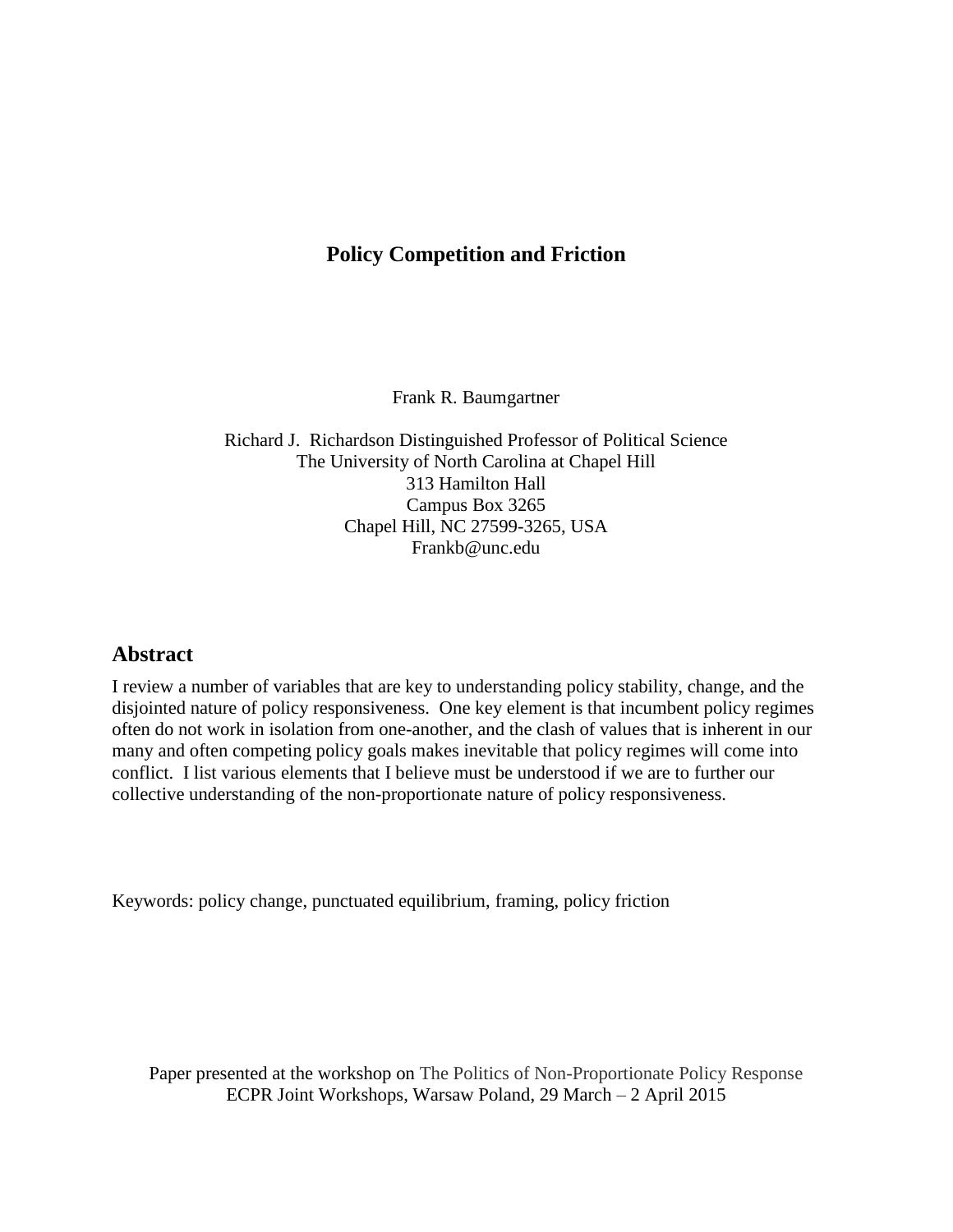I outline a series of areas for reflection which I hope will add something to the discussion. As one who has previously written about friction and non-proportionate policy responses, I do not want to re-hash previous writings. At the same time, I think an overview of broad topics of investigation can be helpful, and these overviews necessarily involve ideas that have not yet been developed into full research programs. So, rather than present the results of recent research (see Baumgartner and Jones 2015 for that), my goal here will be simpler. I point to issues that must be resolved or recognized in order to move the literature on non-proportionate response forward. This is by no means a complete list, and the points are listed in no particular order.

# **Incumbent Policy Regimes**

We have not collectively theorized very well about an interesting problem, though many have touched on it, sometimes in some detail. This could be described as the potential resistance of gate-keepers, and has often been discussed in terms of veto-players because of the gate-keeping functions of those in certain institutional positions. But there is a broader issue and a more fundamental way of thinking about it; while it includes institutional veto-points, the issue is in fact much more encompassing.

One element typically present for any existing public policy is that some set of policymakers enacted it. And they are usually still in power. Or at least the institutional positions that oversee or administer a given policy are often very long-lasting. I like to think of that as the "incumbent policy regime" because that is a general term and it reflects an idea that, for different policies, these may take different shapes. Some, such as the Federal Reserve Board, are extremely powerful and work with great autonomy from the larger system. Others are more integrated into a broader network and work with shared control or rival institutions competing with them. Of course, there can be some policies that have no institutional masters or sponsors,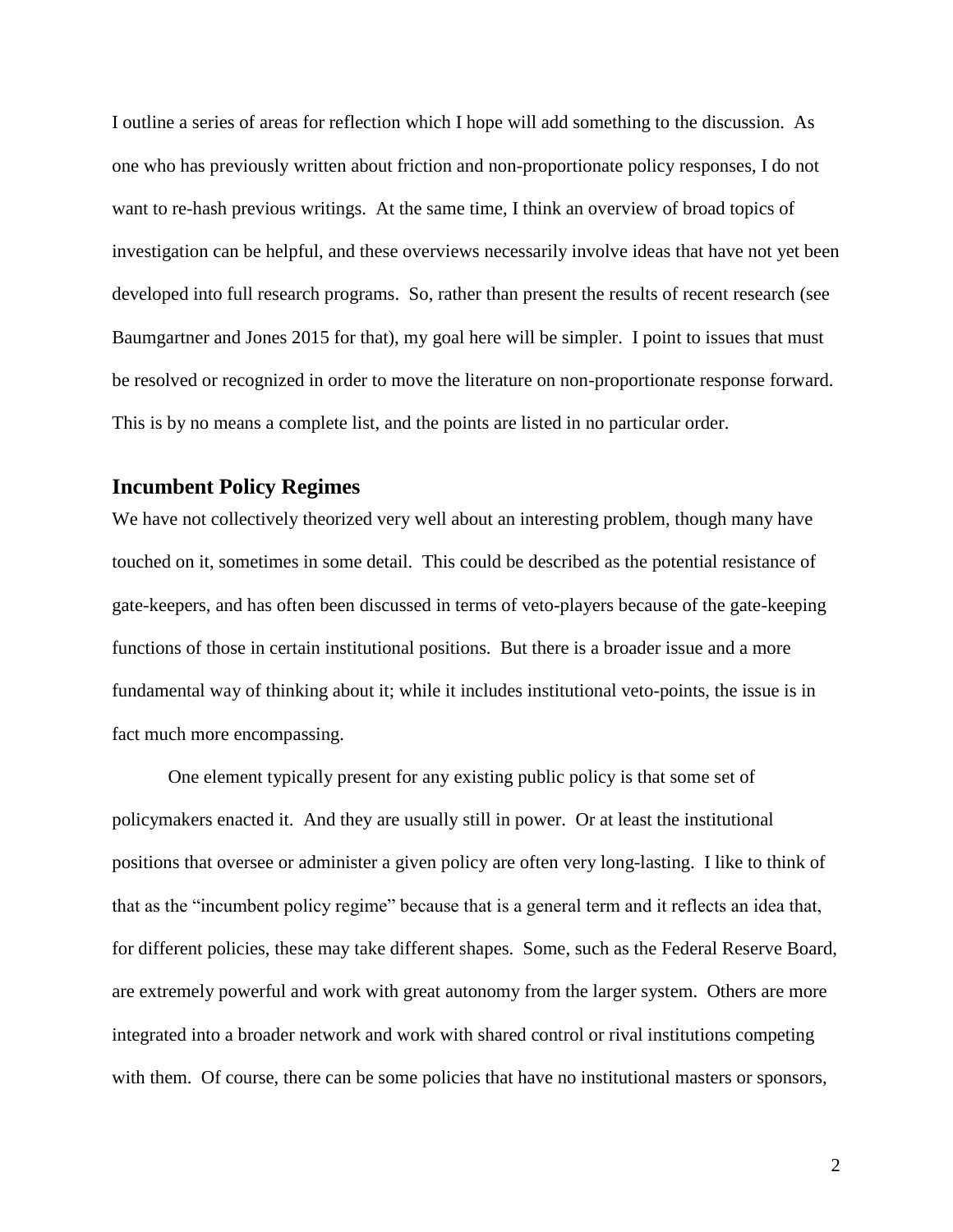such as policies where the entire issue is ignored. From the perspective of those who feel there should be a policy, there is no incumbent policy regime. But for the most part it is worth thinking about the role of the incumbent policy regime. And in those areas where a policy is lacking, this may be because another set of incumbents keeps it so.

The power, autonomy, stability, and views of the incumbent policy regime are an important element in any story about friction. Because of world-views, organizational standard operating procedures, professional training, or for any of a series of reasons, incumbents may resist change. Sometimes they see it as a challenge to their authority, and sometimes they oppose it simply because they are the architects of the status quo policy and may not view it as negatively as critics do. Of course, they need not oppose all change, but the attitude present among leaders of the incumbent policy regime is an important variable.

Understanding variance in the levels of resistance and power of the incumbent policy regime is a first element in understanding the nature of policy change that may come about. Where power and resistance are high, friction is at its highest. Where power or resistance is low, change may be smoother. In any case, I mean here simply to bring attention to a concept that can be used systematically: the orientation and autonomy of the "incumbent policy regime."

# **The Clarity of Institutional Control**

One element inherent in the discussion above is that some incumbent policy regimes have greater autonomy than others. There are many reasons why this may come about: Professional selection and prestige; technically sophisticated or highly classified subject matter; institutional development; or for other reasons. But in some areas, even ones with highly prestigious and generally powerful institutions and professionals in positions of leadership, equally powerful interests from another domain interfere. This is the issue of clarity of institutional control. No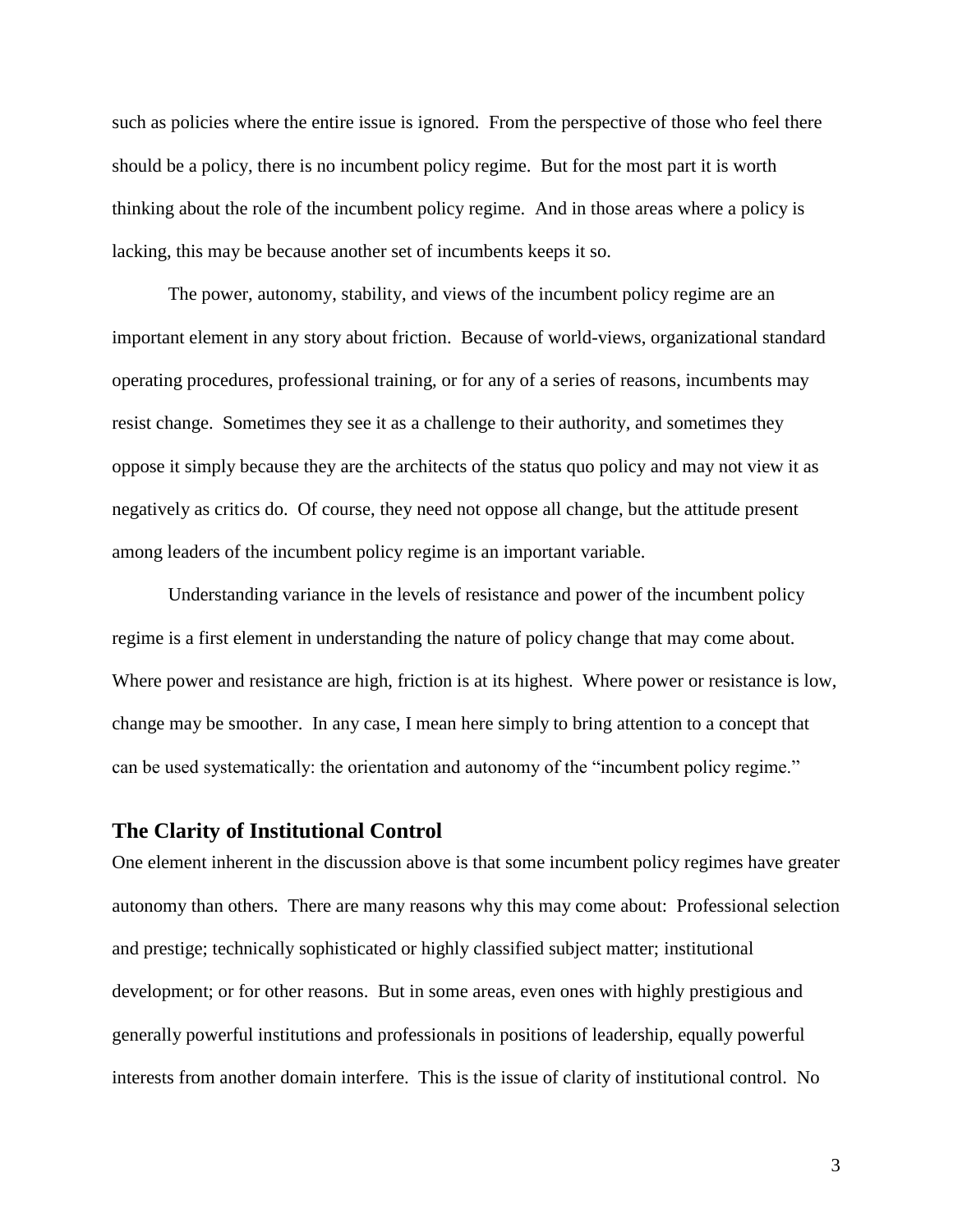matter how powerful a given set of institutions, they may face attack from another equally powerful set, unless they enjoy a jurisdictional monopoly. So the degree of institutional clarity in the policy domain of interest is a second variable that determines many of the dynamics of policy change. The story of change in smoking and tobacco policy in the US is not one of the US Department of Agriculture slowly shifting its position on the health consequences of smoking; rather it is one of venue-shopping and institutional conflict within government, with health-related institutions asserting increased control. Of course, the story for smoking is more complicated than that, but my simple point is that there was a powerful incumbent policy regime in the case of smoking, and it lost power because the clarity of its institutional control was progressively weakened over time.

With Bryan Jones, I have recently documented the dramatic growth in the US government from 1947 through the mid-1970s, with a leveling off since then (Baumgartner and Jones 2015). That is no surprise. However, more importantly, we distinguished between the "spread" of government and its "thickening." More institutions working in the same policy domains, operating an increasing number of programs must necessarily interfere with oneanother more than a smaller number of agencies or programs in those same policy domains. Whether these interferences come in the form of state, local, and federal agencies dealing with similar issues; different federal agencies with increasing overlap in their organizational missions; or within Congress and different committees increasingly encroach on the jurisdictions of others, we see a trend toward increased policy overlap, or "thickening" of government. Such thickening means reduced organizational autonomy for any incumbent policy regime.

Institutional clarity must be assessed not only in terms of the number and types of institutions involved in a policy, and whether that is a complex network of overlapping groups or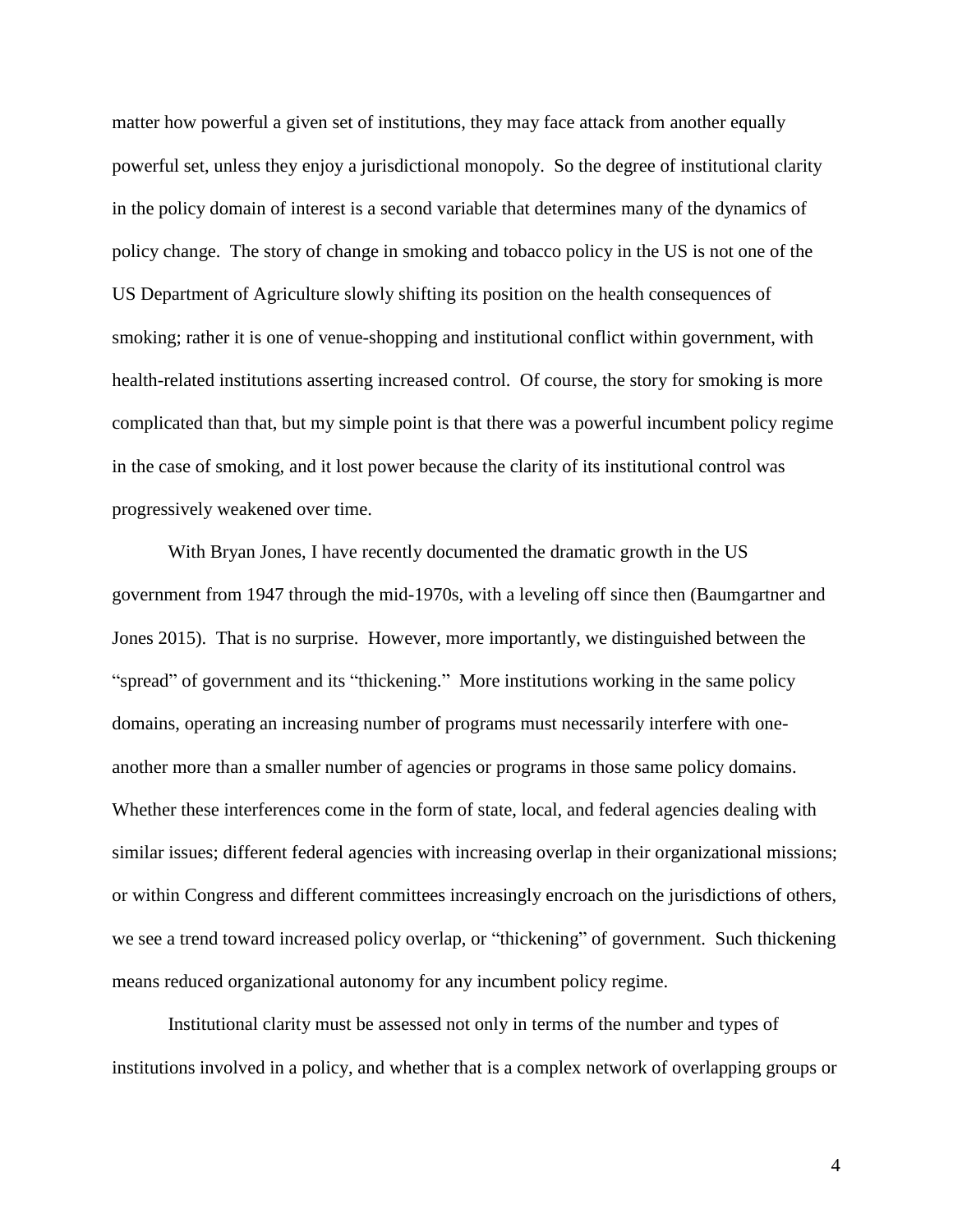a clearer hierarchy of organizational control. More importantly, the question is whether all members of the network or organization share a common vision of the policy goals, working from what Peter Hall (1993) would call a single paradigm, or whether there exists a second institution or set of institutions with a hostile, competitive, or rival view. So any assessment of institutional clarity should incorporate policy goals or world view into the treatment. Three institutions all sharing the same view provide less clarity than a single monopolistic institution. But the same number of institutions, one of which wants to destroy or dramatically reduce the power of the other two, is another matter.

# **Policy Bubbles and Biases in Political Mobilization**

In the economic and financial literature on bubbles, they are understood to be inherently unstable: deviations from an equilibrium outcome that cannot last as they contain the seeds of their own, possibly dramatic or catastrophic, demise. In the financial realm we care about bubbles because we want to protect ourselves from their inevitable bursting. (Or see Maor 2013 for a discussion of anti-bubbles in fluid dynamics: their instability is apparent.) In public policy, there can be vast under-attention to this or that policy problem, and that could reflect a bubble. But it could also a stable equilibrium of political mobilization that may or may not be adjusted in the future. Consider the different levels of political mobilization of the airline passengers and the airline industry, or their relative capacities to participate in the policy making process surrounding issues that concern them. Differences in intensity of preference and the free-rider problem dictate that while the industry is highly mobilized, the passenger community is not. This is a vast imbalance but it is not to be mistaken for a bubble: there is no reason to believe it a temporary or unstable situation. So my simple point here is just that we cannot assume that anything that is unjust, unfair, or seemingly undemocratic will necessarily lead to an inevitable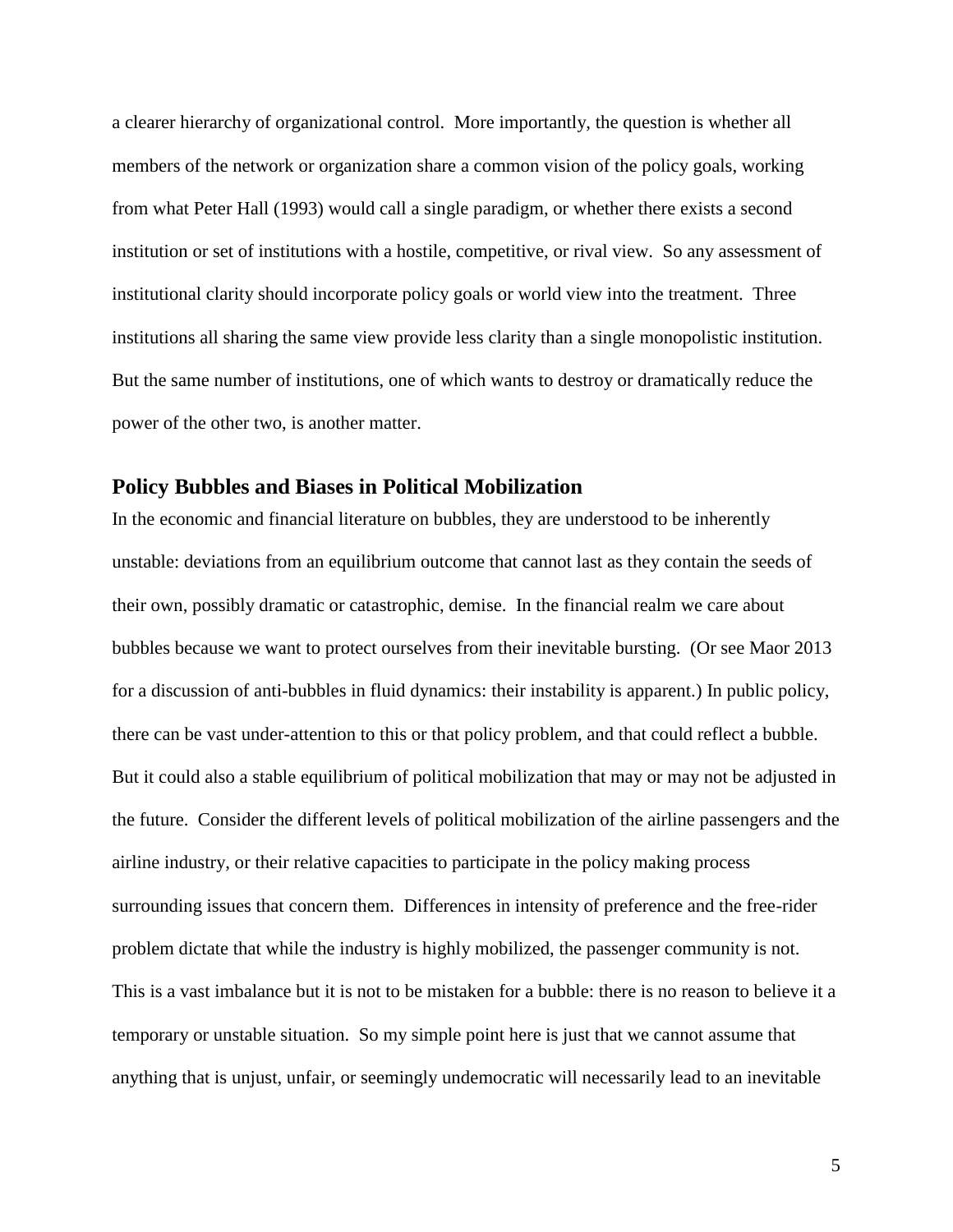discovery and rectification. Policy imbalances can stem from the dynamics of political mobilization, and these can be extremely biased for long periods of time. To be sure, lasting policy imbalances such as that described by Maor (2013) with the slow response to the HIV/AIDS crisis in its early years because of its association with homosexuality, can be corrected through a massive mobilization leading then to a catch-up, reflecting the dynamics of a bubble. But that mobilization is not inevitable in the policy world as it is in the financial world. Some inequalities are at equilibrium.

### **Generic Advantages of the Status Quo**

No matter what the value of any given existing public policy, or lack of value, any proposal to change it inevitably encounters a set of generic challenges. A few of these can be illustrated with this incomplete list. These are also inherent and generic characteristics of under-response to emerging social issues. All challengers to the status quo must overcome them, and often this proves to be impossible.

#### *Institutional Threat to the Incumbent Policy Regime*

The status quo policy, whatever it is, was put into place by a set of policymakers who may well still be in power. Getting them to admit that their finely crafted policy is inadequate is often a problem. Not always of course, but in many cases, leaders of the incumbent policy regime can feel that significant changes to the existing system must by definition involve some degree of admitting error. This is an institutional but also a cognitive / emotional issue. Resistance is often generic.

#### *An Untested Scheme*

No matter what we think of the status quo policy, it is in place and we know what it is. By contrast, and change to it is open to the generic argument that, even if well-intentioned, the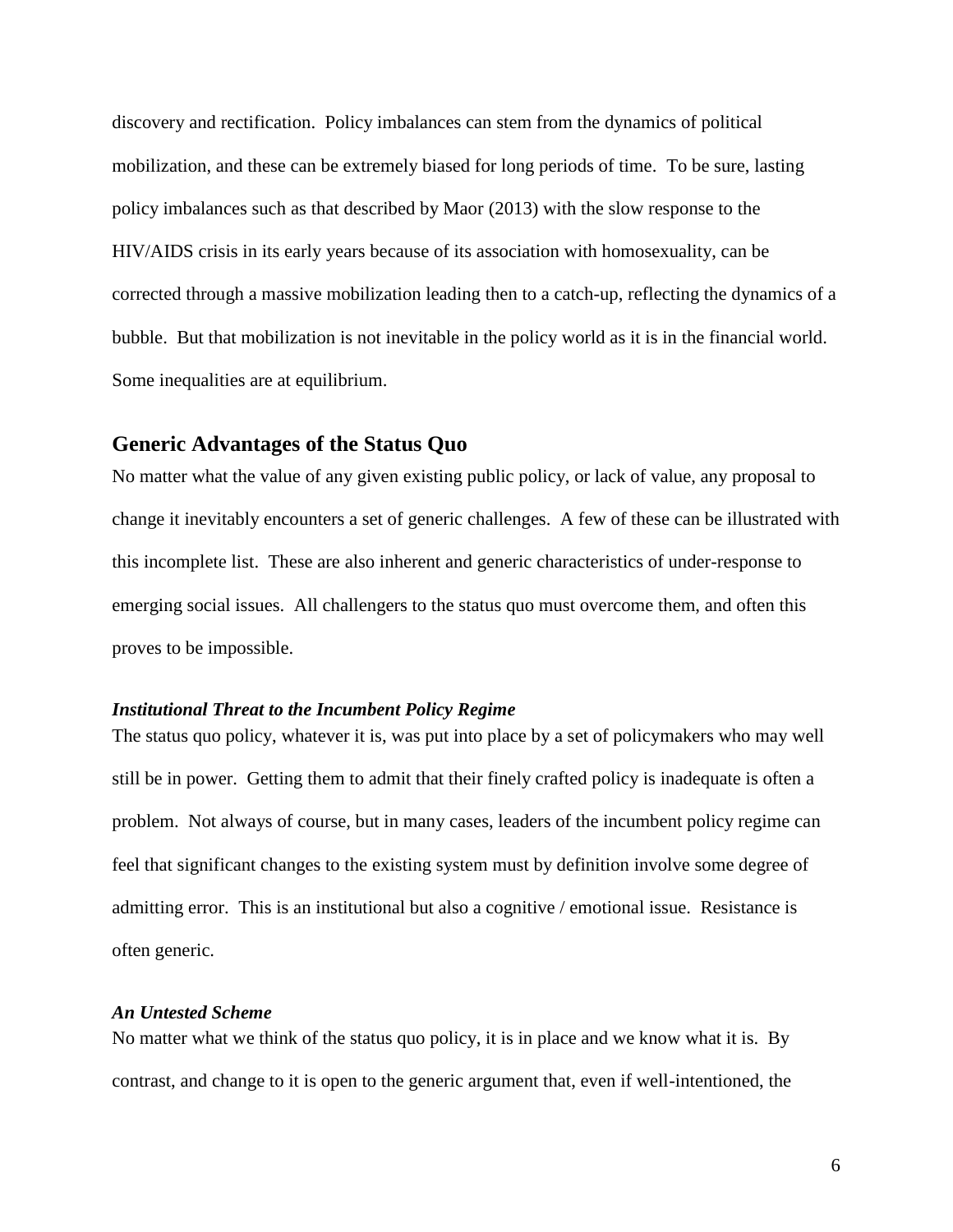revisions will have this or that unintended consequence. As policies typically are highly complex and interact with other policies in ways that are sometimes hard to envision, this is not an argument to be dismissed lightly. My coauthors and I (Baumgartner et al. 2009) discussed some of the generic arguments we found again and again for the status quo in our study of lobbying and policy argumentation.

#### *Gains are Good, but Losses are Unacceptable*

Prospect theory leads us to expect that policymakers may mobilize more strongly to protect things they have more than they can be activated to fight for something they want, but do not yet enjoy. Of course the end result of many policy debates is not consistent with this, but another generic advantage of the status quo is that, as Baumeister et al. 2001 note, "Bad is Stronger than Good." As discussed by others in this workshop, the emotional aspects of threat v. gain are important to understand.

### *The Manipulation of Emotion*

Motivated reasoning suggests that those being presented with unpleasant, challenging, or unwelcome information will be less willing automatically to accept it than those who are presented with information that reinforces their preferences, beliefs, values, or policy goals (see Lord et al. 1979, Kunda 1990). This suggests that leaders of incumbent policy regimes will automatically and naturally tend to put up powerful cognitive barriers to suggestions for serious policy change, even if they are not aware of doing so: It is human nature.

The manipulation of emotion is a powerful further element to consider: anger, fear, and anxiety about proposed changes to the status quo can mobilize more strongly than hopefulness or enthusiasm (see for example Huntsinger 2013).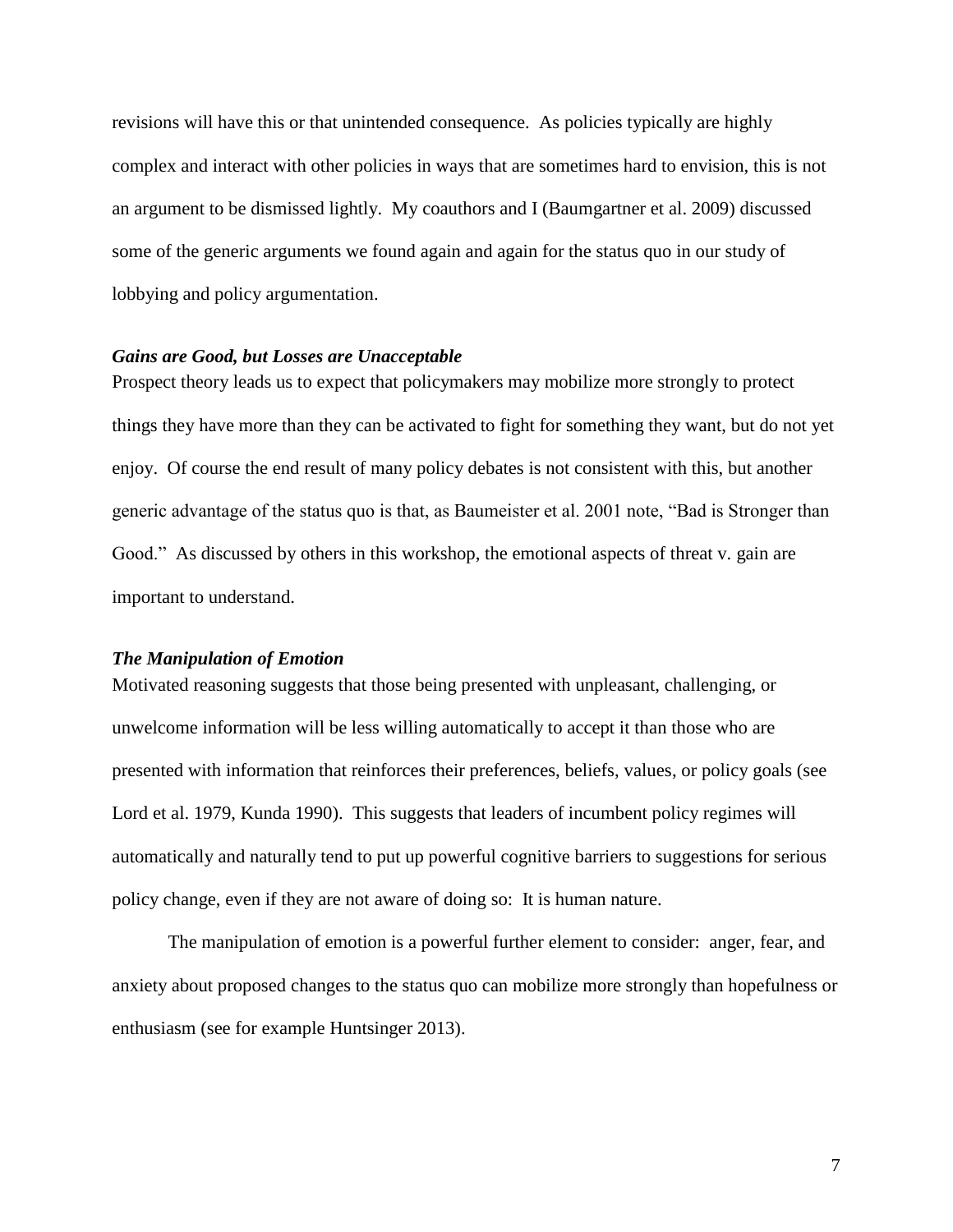#### *Agenda Scarcity*

The most basic advantage for proponents of the status quo in the policy process is that, unless the policy in question is a national catastrophe on a scale apparent to all, there are often many more important problems to address. In fact, the scarcity of attention probably keeps more unresponsive, poorly equilibrated, and ineffective programs on the books than any other factor, or at least inhibits their routine adjustment. It also creates a paradox whereby large problems are sometimes easier to address than relatively small ones. My colleagues and I found in our study of lobbying that about 20 percent of the cases we observed went nowhere and in fact instilled no counter-mobilization against them simply because they were efforts to put an issue on the agenda, and as yet had been unsuccessful (Baumgartner et al. 2009). As long as there are "more important" issues already on the agenda, it can be hard—often impossible—to gain attention to a given problem, especially if the problem is, in fact, relatively small. So, a paradox: Small adjustments or corrections to policies that affect just a few people can be harder to enact than policies that affect millions.

### **Signs of Change**

What types of situations would lead us to expect significant policy changes? When do bubbles burst? Some possibilities would include:

### *Powerful New Information Common Knowledge to All*

It is often obvious to all concerned, even those who would rather not see it, that change is inevitable given some new fact or event that enters the information environment. The only issue then is how to respond, and this can lead to important differences. But in the wake of police shootings in the US, and more importantly public attention to them, police departments around the country know that attention will likely be sustained to this issue. And in fact, unpleasant as it may be to them, many incumbent policy regimes are indeed revising their policies and assessing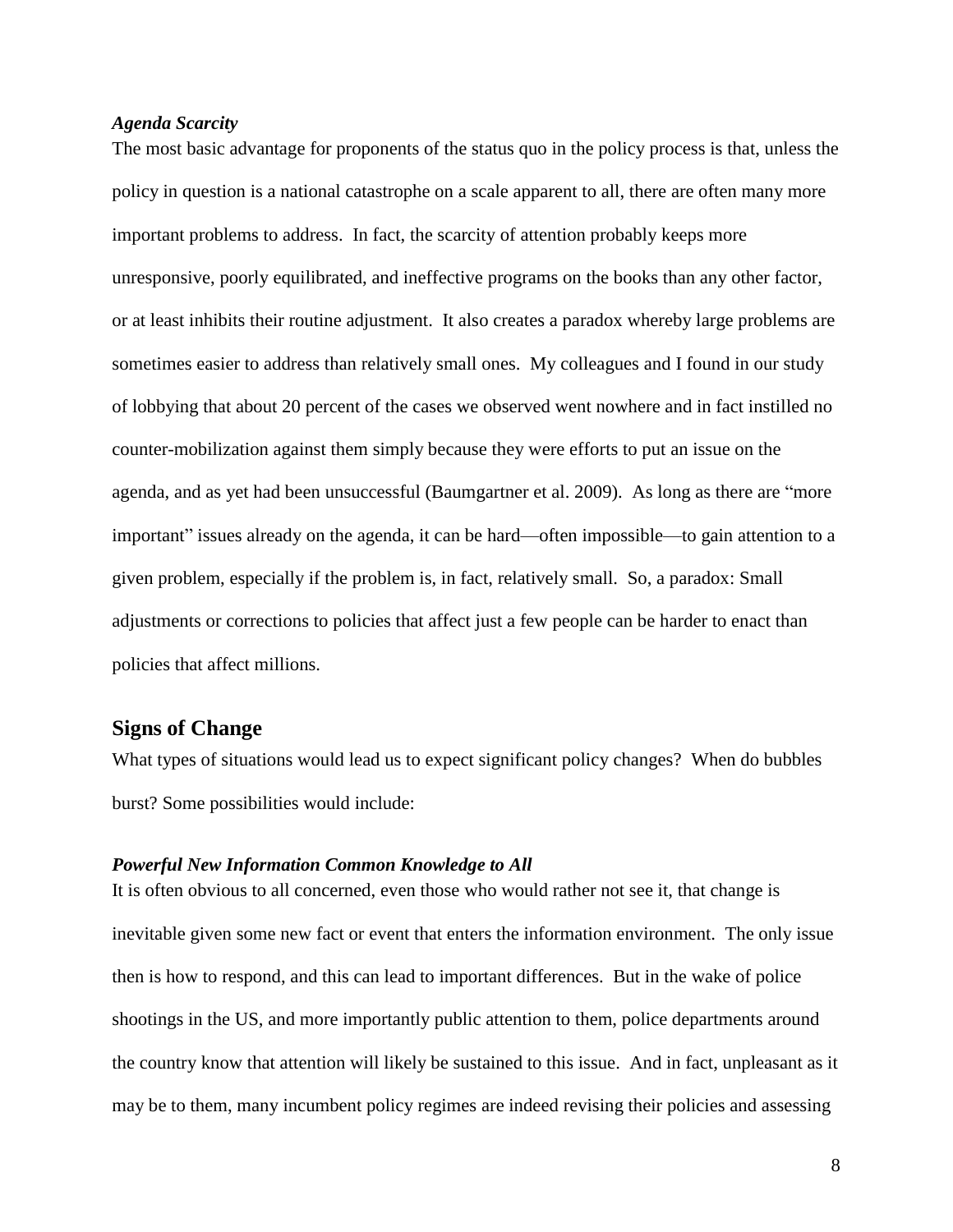their deficiencies. Of course, response may be minimal, moderate, or radical depending on the process that unfolds. But there are many times when all concerned realize that the status quo is going to change, with the only question being exactly how.

Note that the "new common knowledge" aspect of signs of change can be positive or negative. In the positive aspect, new information widely known to all members of the community that, for example, a given type of policy intervention has been demonstrated to be effective, and which is consistent with broad goals of an institution, makes it more a matter of when and how rather than if the innovation will be adopted. These can be done often while enhancing the power and autonomy of the incumbent policy regime, and so are often promoted with enthusiasm from many actors in the system. They can be a time of budget aggrandizement as well.

In the negative case, information that reveals serious deficiencies in the management of existing policies, estimates showing greater severity in the underlying social problem being addressed, or some other failure in the status quo policy can also be recognized by all, as in the case of US police departments seeing increased scrutiny with regards to racial profiling. While they may resist, they also prepare for the inevitable, which often is some degree of policy change.

#### *Political Realities*

An important second type of "common knowledge" is shared recognition not about an underlying social problem or policy response, but a political one, such as the fact that a major political or other leader is going to invest in the issue. Knowing that "the train is going to leave the station" forces all concerned to decide whether to get on board or to attempt to derail the locomotive. Of course, there can be a battle about whether the policy will really be adopted, but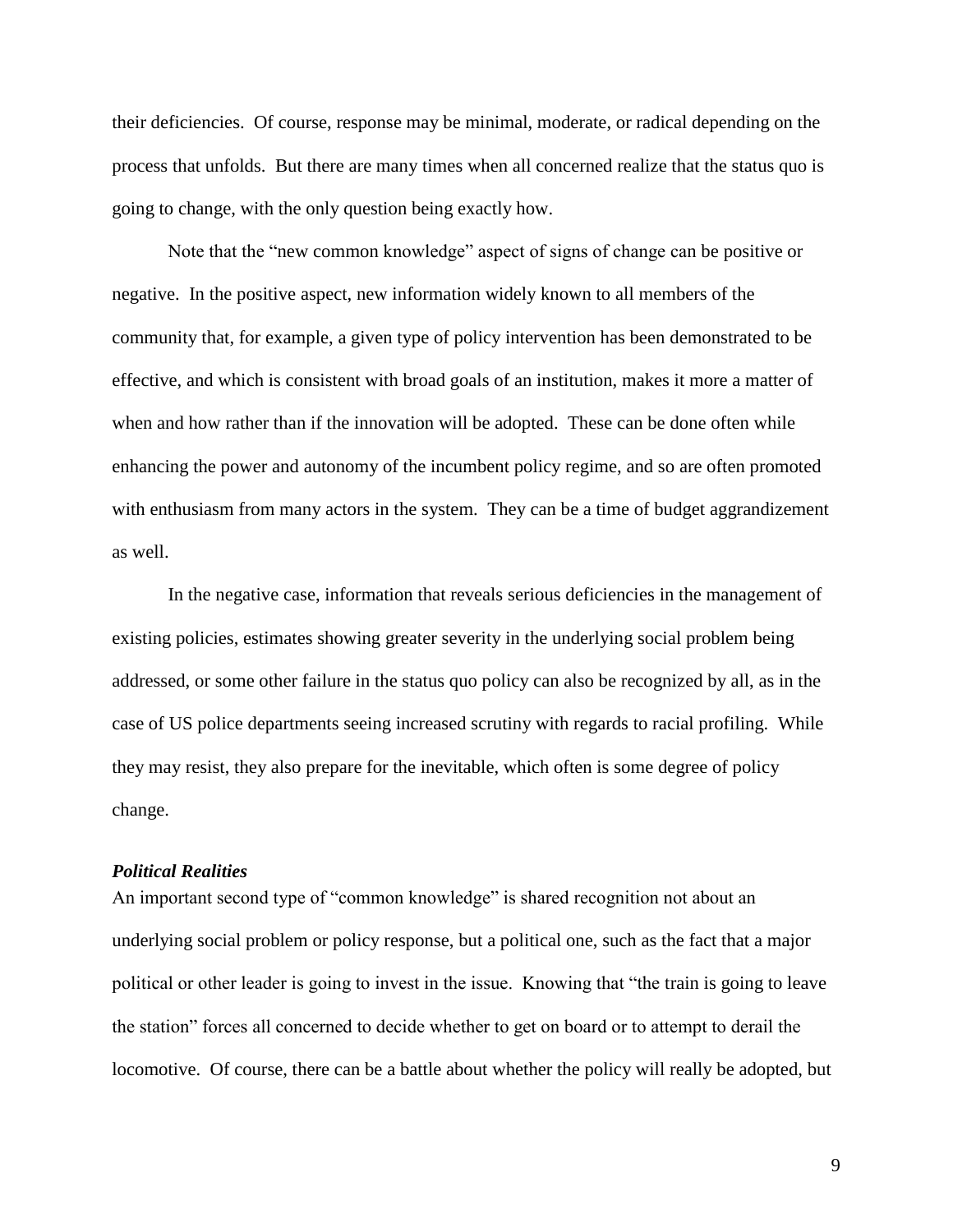my point is that policymakers typically are simultaneously watching the same events. News that comes out reinforcing the power of those seeking change to the status quo is typically not secret, or does not remain that way for long. Similarly, when a major leader or organizational actor with important power within the community makes clear their plan to invest in this or that issue, this can cause others to recognize the inevitability of change. They do so not on the basis of a single person, perhaps, but they can see the tipping point when it occurs.

#### *Changing Professional Norms*

A somewhat under-studied cause of important policy changes seems to be that of slowly evolving professional norms. Herbert Jacob (1988) described the emergence of no-fault divorce in the US during the period between 1960 and 1980: from virtually absent, it became ubiquitous. And, strangely for the scope of change through brought to the legal landscape or the American family, it was not a huge political battle fought out in elections and on the front pages of the nation's newspapers: it simply developed as a shared but evolving consensus from within a community of professionals. Similar trends take place in many professional communities, as shared professional knowledge evolves. These may or may not translate into social transformations as dramatic as that of divorce and marriage as described by Jacob, but there are other important examples. For example, Elizabeth Armstrong (2003) describes the invention of the medical diagnosis of "fetal alcohol syndrome" based on the actions of a single group of doctors in the Pacific northwest in the 1970s, leading relatively soon to a national consensus that women should be advised completely to abstain from alcohol during pregnancy; in previous generations a drink or two was thought to relieve some stress. Shifting professional norms can be a powerful source of policy change.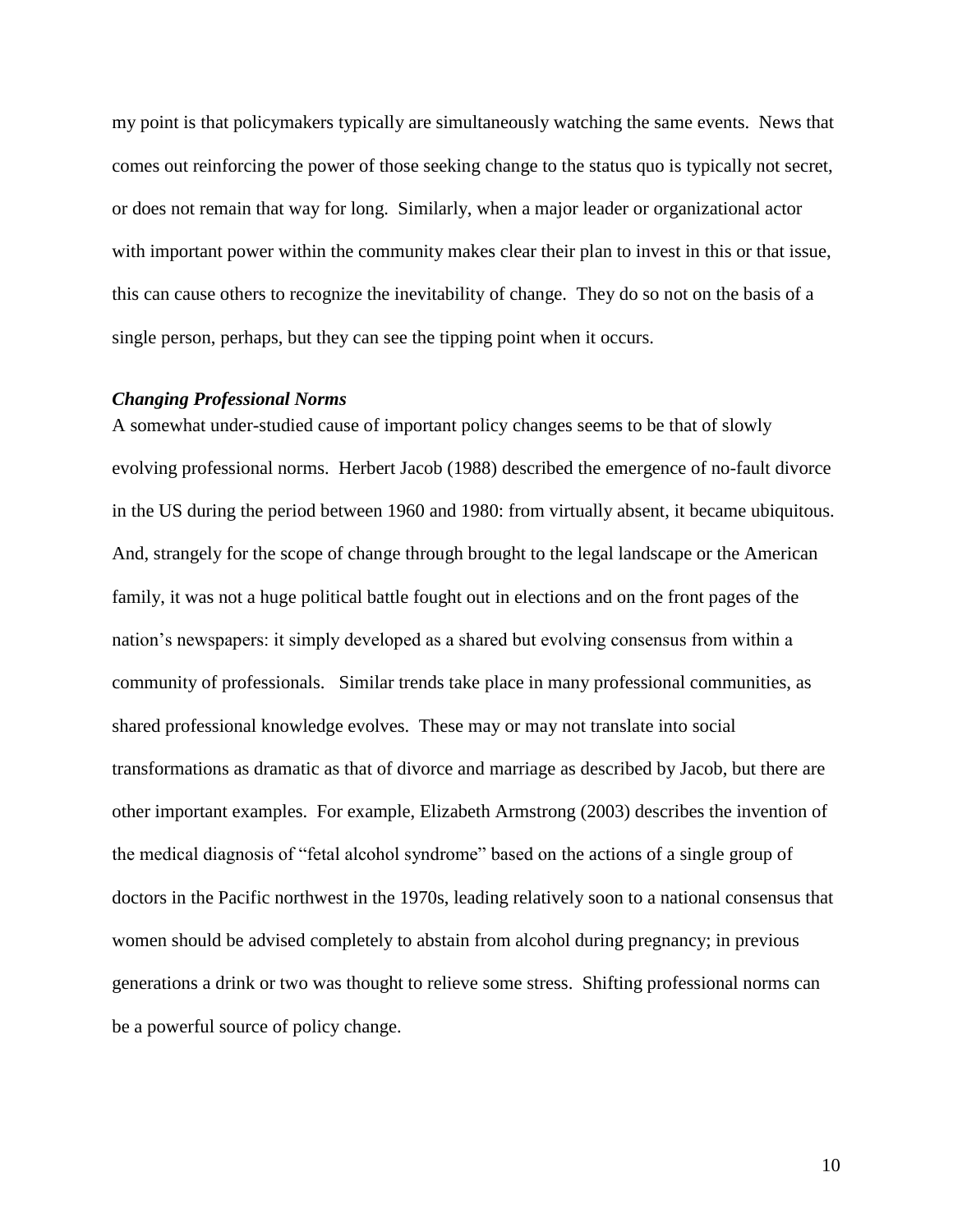# **Competing Policy Visions, Clashing Values**

Let me conclude by pointing to the difficulty of maintaining clarity in what is the boundary around a given policy, and therefore whether the incumbent policy regime is team A or team B. That is, at certain times previously autonomous policy regimes come momentarily into conflict, sometimes bringing titans of political power, often accustomed to their own bailiwicks of power, into direct confrontation. These confrontations are, in fact, inevitable parts of the complexity of policymaking in any system. After his retirement from the US Supreme Court, Justice Souter mused aloud in a commencement speech:

The explicit terms of the Constitution … can create a conflict of approved values, and the explicit terms of the Constitution do not resolve that conflict when it arises. The guarantee of the right to publish is unconditional in its terms, and in its terms the power of the government to govern is plenary. A choice may have to be made, not because language is vague but because the Constitution embodies the desire of the American people, like most people, to have things both ways. We want order and security, and we want liberty. And we want not only liberty but equality as well. These paired desires of ours can clash, and when they do a court is forced to choose between them, between one constitutional good and another one. …

I have to believe that something deeper is involved, and that behind most dreams of a simpler Constitution there lies a basic human hunger for the certainty and control that the fair reading model seems to promise. And who has not felt that same hunger? Is there any one of us who has not lived through moments, or years, of longing for a world without ambiguity, and for the stability of something unchangeable in human institutions? (quoted in Baumgartner and Jones 2015).

Justice Souter was discussing the conflict between journalists wanting to inform the

public about actions of the US government during the Vietnam War and the government, seeking to maintain the secrecy of confidential information. But his point is broader: there are no boundaries across policies, no ability to assert that any given policy is "only" about one value and has no import for another. So, when we think of a policy being severely under-produced or a negative policy bubble having been produced, we should be aware that this could in fact be the consequence of a powerful positive policy bubble or a stable policy action from another domain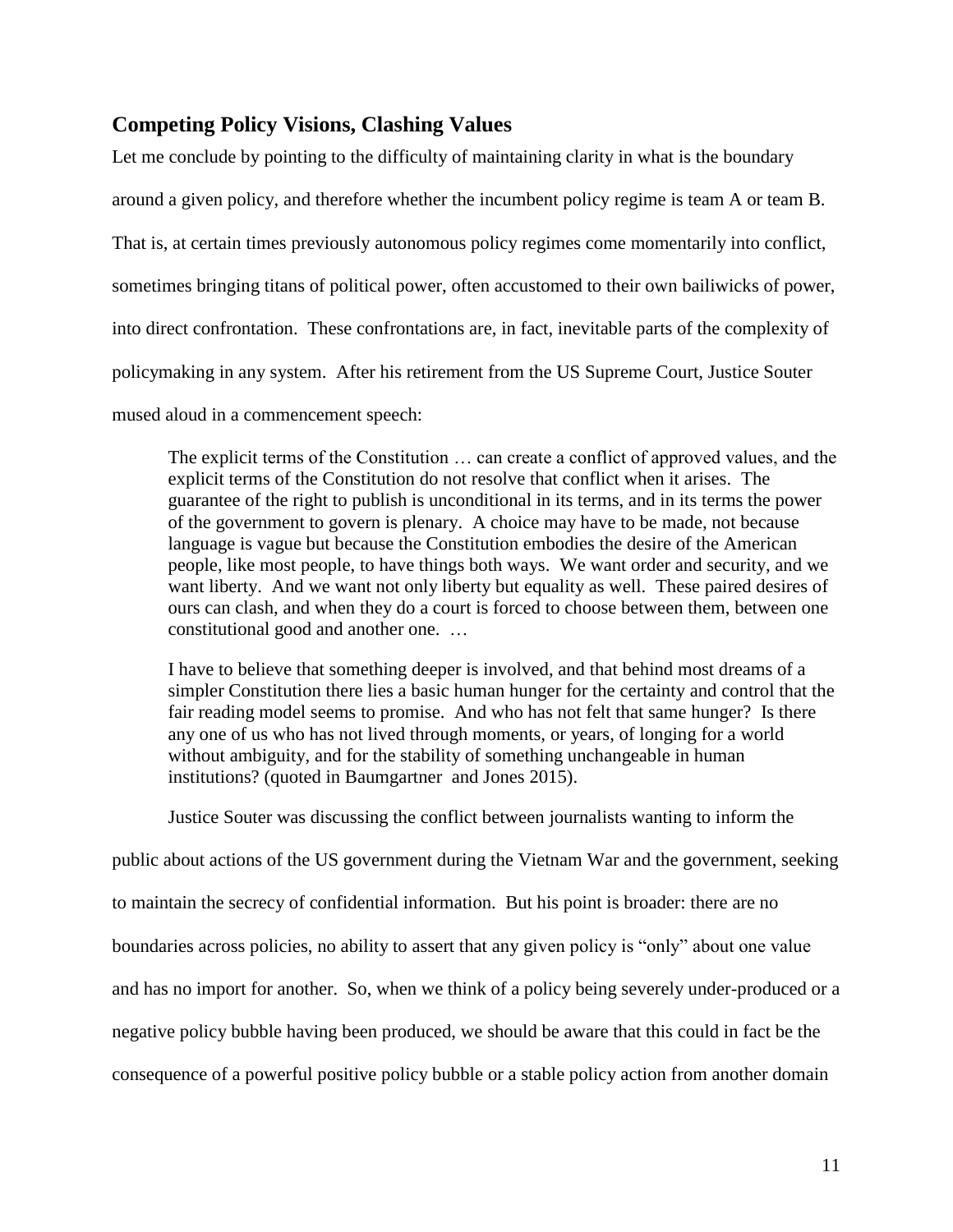that was created not for the purpose for which it is being criticized, but for another reason supported by a completely different ideological or pragmatic goal or value. Is the lack of gun control in the US a negative policy bubble, a positive one, or a stable equilibrium? It depends on how we look at the issue: one person's "right to bear arms" is another person's "failure to enact meaningful gun control."

### **Frames and their Cultural Resonance**

It is apparent that some frames are stronger than others, but we know little about why. Certain policies are buttressed by ideas, as Justice Souter reflects, that are given constitutional legitimacy or have wide normative value within a given cultural system. Free speech rights in the US are more powerful than in other countries, a fact enshrined into our constitution in the First Amendment. Gun rights are made virtually inviolate because of a similar constitutional power. So frames can be made powerful by their connection to the shared documents of governance as well as to shared goals and values, such as national independence, patriotism, or other widely shared goals. To fully understand policy bubbles, or even long-lasting policy imbalances that may seem otherwise inexplicable, we need to understand the cultural and legal resonance of the frames and arguments that undergird various incumbent policy regimes.

# **Conclusions**

The list of considerations I have laid out above is by no means complete. However I hope that they present at least the beginnings of a conversation that can help us clarify exactly what are the variables that must be identified and measured if we are to fully understand not just policy bubbles, but all forms of policy change and stability.

12